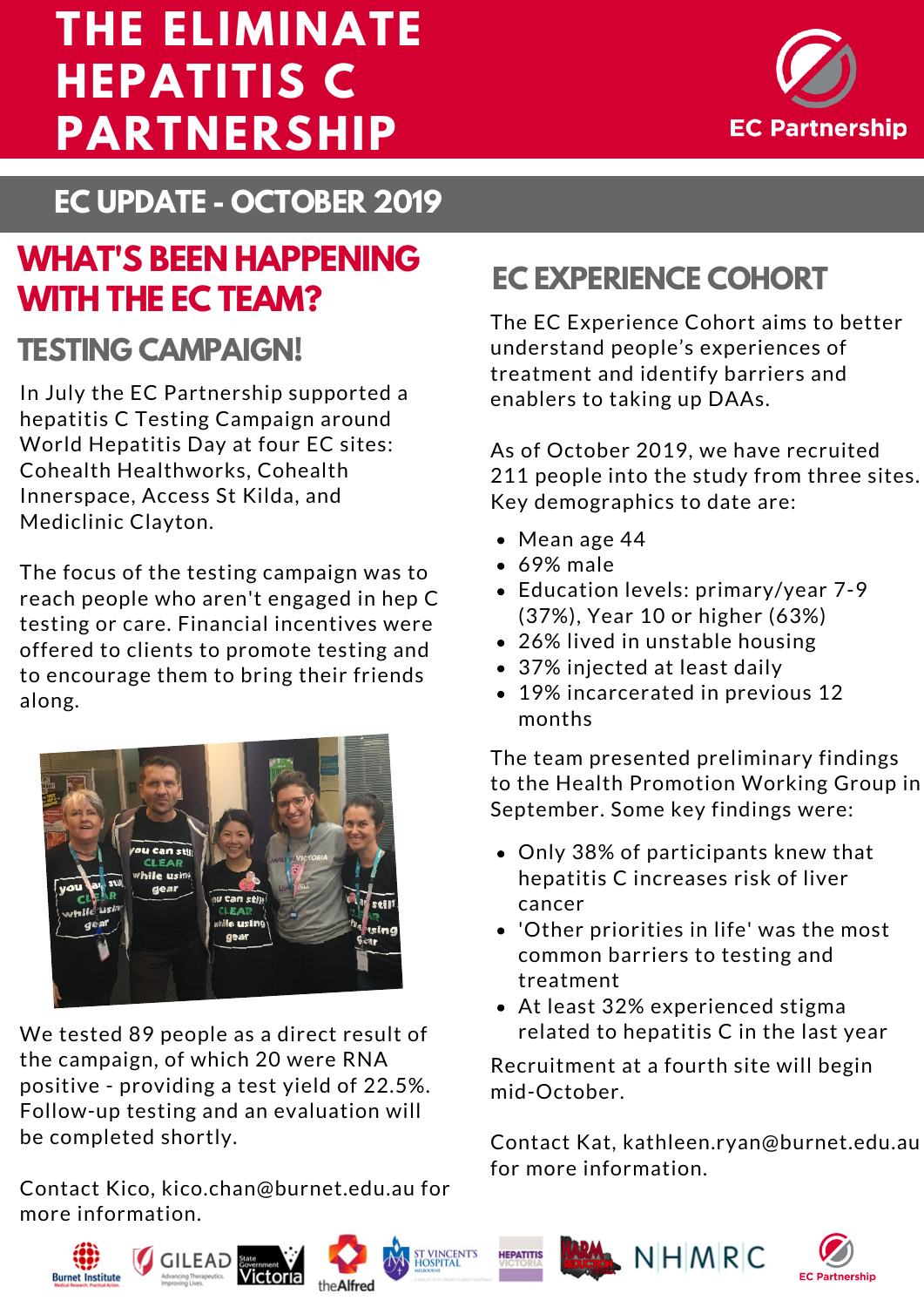## **EC PARTNERSHIP THE ELIMINATE HEPATITIS C PARTNERSHIP**



## **EC UPDATE - OCTOBER 2019**

#### **EC SITES**

The EC nursing team is currently working with seven sites to deliver tailored support to scale up hepatitis C care. Nurses are assisting with caseload assessment, implementation of nurse-led testing, provision of on-site phlebotomy, and developing enhanced pathways for follow-up and treatment uptake.

The sites currently being supported are:

- Access Health
- Ballarat [Community](http://burnet.edu.au/events) Health
- Genesis Medical Centre
- Health Works Cohealth
- Innerspace Cohealth
- Lygon Court Medical Centre
- Medically Supervised Injecting Room

We have also wrapped up working with Mediclinic and presented <sup>a</sup> formal evaluation of the impact of EC support on the numbers of people tested and treated for hepatitis C at the clinic.

The EC nurses are also in discussion with Bolton Clarke's Homeless Persons Program to work alongside them and assess hepatitis C prevalence among their homeless program.

Finally, Chloe facilitated the ASHM course 'Hepatitis C for NSP Frontline Workers' in Preston on 10 October, with Stephen from HepVic and Ashley from Cohealth Innerspace.







The workshop was well attended by harm reduction workers, nurses, and project workers.

Contact Chloe, [chloe.layton@burnet.edu.au](http://burnet.edu.au/events) for more information.

# **ACCESS REPORTING**

The anonymous patient data extracted via ACCESS provides an assessment of hep C management at EC sites and other participating clinics across Victoria. ACCESS is now in place at 10 EC sites.

Site-specific reports have been generated for all EC clinics, and EC nurses and ACCESS staff will be presenting site reports to participating clinics in the coming weeks.

Between January 2017 to June 2019, ACCESS data shows:



Contact Michael, for more information michael.traeger@burnet.edu.au.





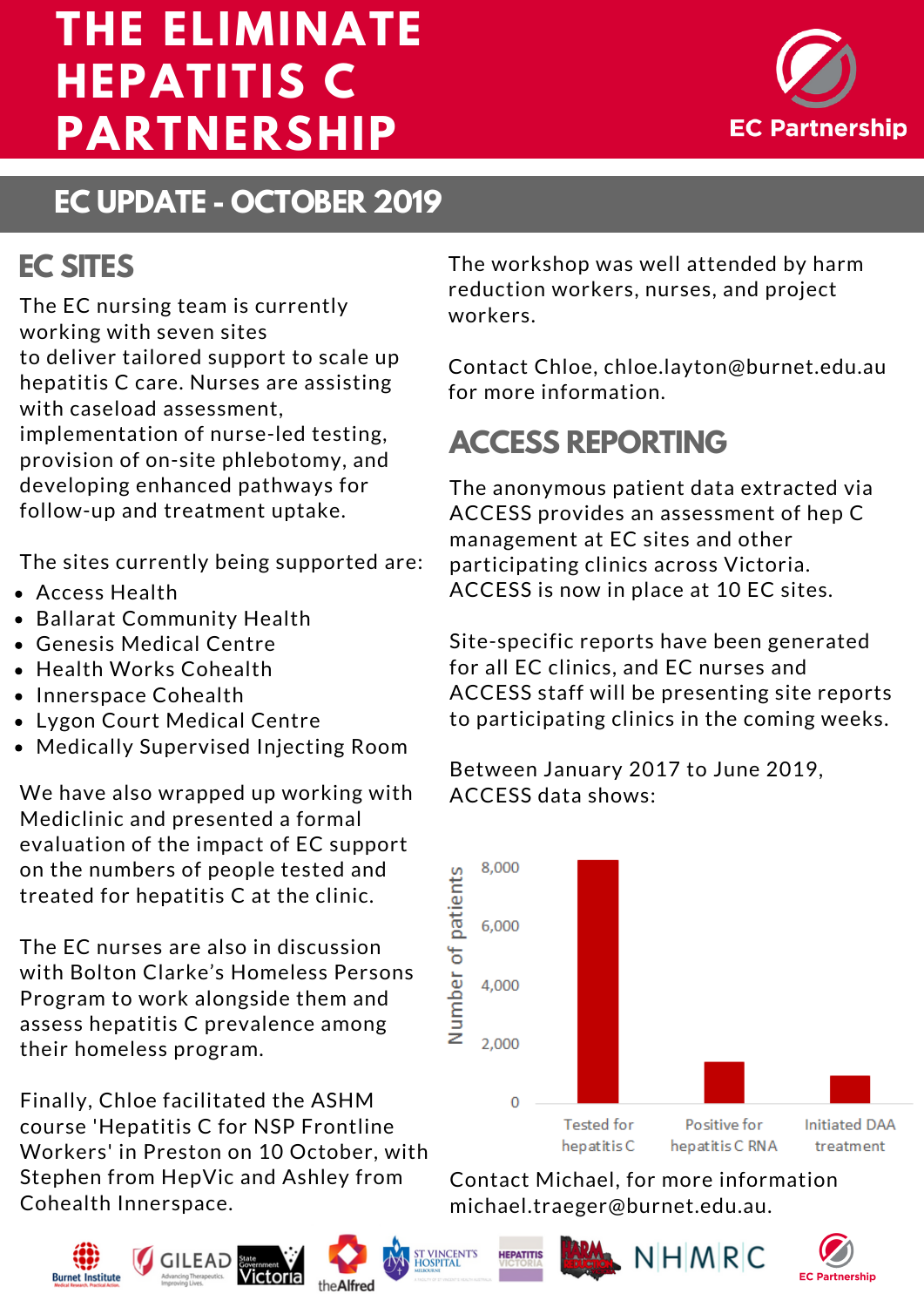## **EC PARTNERSHIP THE ELIMINATE HEPATITIS C PARTNERSHIP**



**EC UPDATE - OCTOBER 2019**

# **WHAT'S BEEN HAPPENING WITH THE EC TEAM?**

The EC Health Promotion Working Group held its biannual meeting on 18 September 2019. It was great to have more than 20 people from a wide range of organisations interested in how to best promote and support PWID in Victoria to access hepatitis C care.

There were a large number of updates on organisational events, new resources and programs that have occurred since the last meeting in February, including:

An [educational](https://nrch.com.au/xxx/) comic book about Hepatitis C published by The Alcohol and Other Drugs (AOD) program at North Richmond Community Health.

#### A [broadsheet](https://www.latrobe.edu.au/__data/assets/pdf_file/0017/1011905/ARCSHS-Peer-Insights-Hep-C-Treatment-Uptake-Broadsheet-2.pdf) presenting peer

insights from peer workers and other members of the people who inject drugs community on the access to and uptake of the new hepatitis C treatment.

The meeting also included updates on the PATH peer project, and the EC PWID mapping, which is being used to inform the development of the national health promotion campaign under EC Australia.

Contact Judy, judy.gold@burnet.edu.au for more information.



**EC HEALTH PROMOTION CANCER COUNCIL VICTORIA**

Cancer Council Victoria, in partnership with the Centre for Culture, Ethnicity and Health and St Vincent's Hospital, have created new materials to encourage people to get tested for hepatitis B and C and seek treatment and care.

The campaign is encouraging members of Victoria's Chinese, Thai and Filipino [communities](https://nwmphn.org.au/news/new-resources-help-address-hepatitis-liver-cancer-chinese-filipino-thai-communities/) to get tested for hepatitis B and C to prevent liver cancer.



The posters can be downloaded and ordered from here.













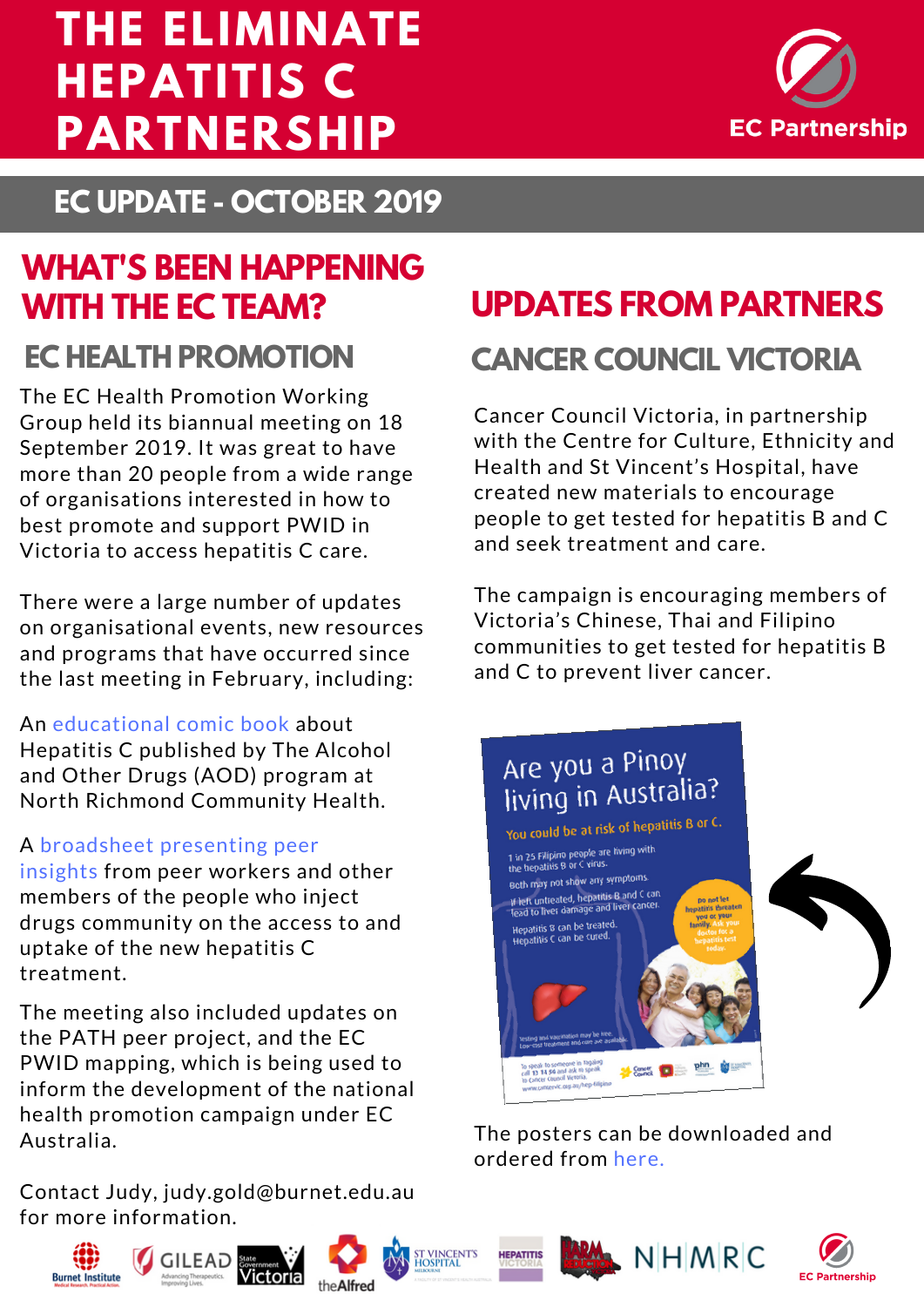#### **EC PARTNERSHIP**



# **UPDATES FROM PARTNERS DEPARTMENT OF HEALTH AND HUMAN SERVICES**

**The Power of Words: a practical guide**

The Alcohol and Drug Foundation, Association of Participating Service Users, Harm Reduction Victoria, Penington Institute and the Victorian Department of Health and Human Services have collaborated to develop an evidence-based suite of anti-stigma resources and guidelines, entitled The Power of Words.



**Integrated hepatitis C service reorientation project**

The Australian Research Centre for Sex, Health and Society was engaged to undertake a two year reorientation of the IHCS program. The Integrated Hepatitis C Service Framework and Guidelines aim to provide a shared direction for all participating services to align with the priority actions articulated in the Victorian Hepatitis C Strategy 2016 -2020. Workplan pro formas will also be developed to assist each site to document and plan the project.

#### Contact

Elizabeth, [Elizabeth.Birbilis@dhhs.vic.gov.au](https://adf.org.au/resources/power-words/) for more information

















#### **HARM REDUCTION VICTORIA**

Harm Reduction Victoria have been busy working on evaluation and reflection tools for our new program – Peer Access to Treatment for Hepatitis (PATH). The project is a collaboration with EC and Access St Kilda, and aims to assess the effectiveness of peer-led engagement in increasing hepatitis C testing and treatment.

The project kicked off in the first week of October. Caro and Rob are the peer specialists whose days of operation will be Monday through to Friday.

The health promotion team are also working on an online anti-stigma module with the Department of Pharmacy at La Trobe University's Bendigo campus, for use in Latrobe's undergraduate pharmacy program.

Contact Hunter, hunterm@hrvic.org.au for more information

#### **ST VINCENT'S PRISON PROGRAM**

The program has had its funding continued for a further two years by Justice Health, The Department of Justice and Community Safety Victoria.

We recently published an assessment of the effectiveness of our nurse-led model, and we are planning to publish a cost-effectiveness model of the program

Contact [SVHM.shp@svha.org.au](https://www.ncbi.nlm.nih.gov/pubmed/30654067) for more information.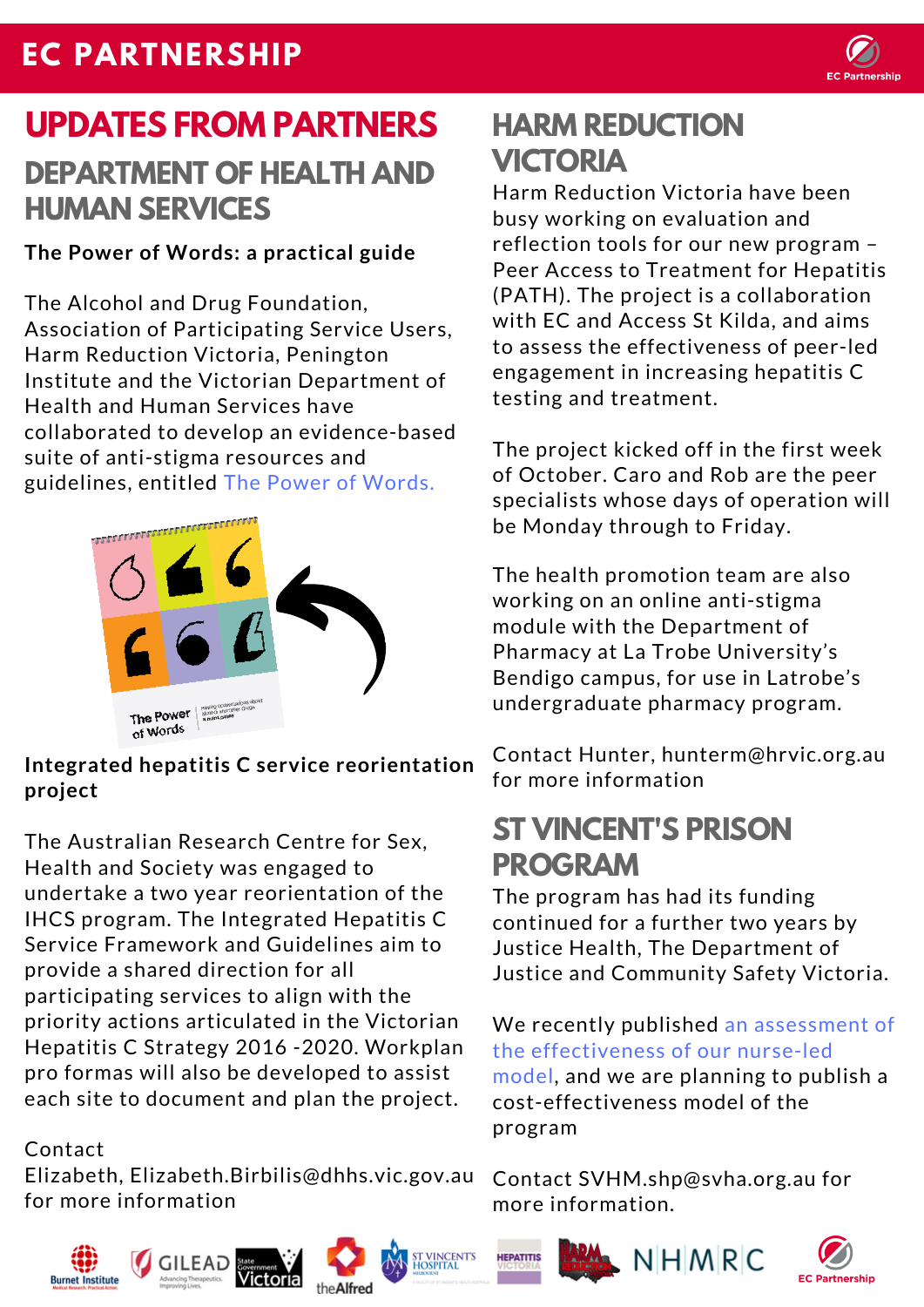## **EC PARTNERSHIP**



# **UPDATES FROM PARTNERS**

#### **HEPATITIS VICTORIA**

#### **Let's talk about hep C!**

A new anti-stigma video called 'Let's talk about hep C' has been developed. It addresses the importance of front-line healthcare workers being confident to discuss hepatitis C and to do this in a [non-stigmatising](https://www.youtube.com/watch?v=pB4a8LLFjP0&feature=youtu.be) way.



The video features both people with lived experience and healthcare workers familiar with hepatitis C.

#### **FIT PACK STICKERS**

Six designs have been enthusiastically received by 18 NSP services across the state, with 12,700 stickers distributed. Many services promoted the stickers on World Hepatitis Day. With the support of EC they will be re-printed due to high demand. An evaluation is currently underway.



For more information, contact Isabelle isabelle@hepvic.org.au

#### **PRISON STAFF SURVEY AND RESOURCES**

A survey about viral hepatitis was completed by over 300 prison staff from all Victorian prisons in early 2019. Findings are currently being compiled into a report.

6000 Victorian prison-specific hepatitis booklets as well as 250 posters for staff common rooms will be distributed by Justice Health.



For more information, contact Neylan neylan@hepvic.org.au